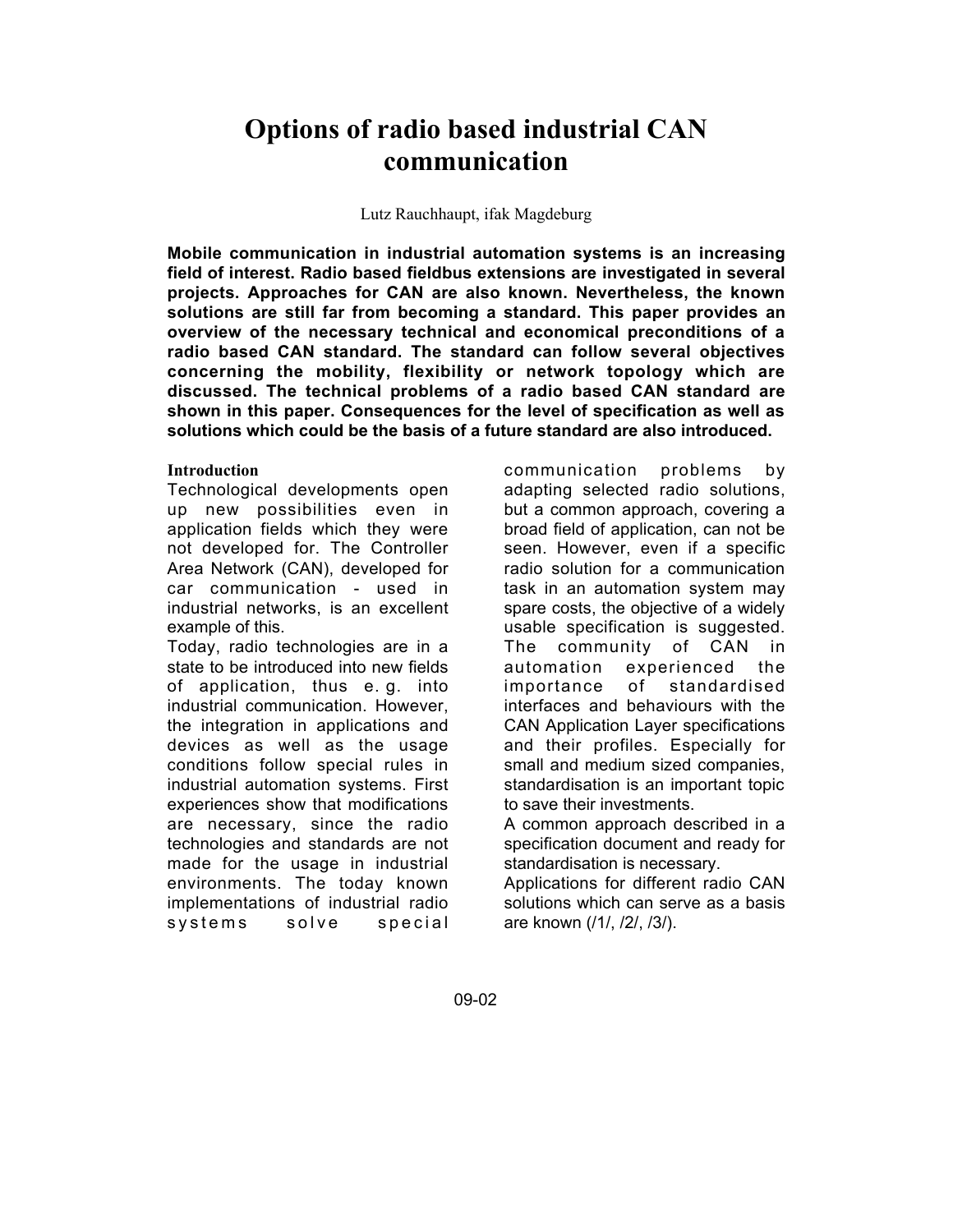In this paper, the prerequisites and conditions for a common radio CAN approach are discussed. Several objectives are presented which have to be considered in a radio CAN standard. These objectives are discussed taking account of the current status of CAN and radio implementations. In the conclusion, suggestions for a first standardisation approach are made. Even if the first documents are specifications rather than standards, the term standard will be used in this paper. Another convention is that the term wireless is used as a synonym for radio in this paper. Other types of wireless communication such as infrared are out of the scope in this paper.

### **Prerequisites and conditions for a radio CAN standardisation**

Before discussing standardisation details, the prerequisites and conditions for a radio CAN standard shall be considered.

Even if the interest in wireless communication in the automation is growing, the reasons, motivation and requirements are all very different. The most important requirement is the request for communication with mobile devices such as handheld or moving robots. Also options to obtain a greater flexibility or open up new application fields are possible reasons to look for a wireless communication.

Before starting specification activities, it is necessary to find interested parties who share a

common aim. Who could be interested in such an activity? No doubt that end users in any case would have advantages of a standardisation. On the other hand, end users do not normally participate in standardisation. Providers of radio technologies, such as chip manufacturers and radio modem manufacturers could also participate in expecting a growing market. For the providers, however, the margin seems to be too small as these activities would need to be shared. So normally system integrators and device manufacturers deal with this kind of specification.

A communication standard is a formal description of objects, services, protocols and coding. The question is what is the appropriate standardisation body for wireless extensions of a wired communication system. Since several technologies are involved (Bluetooth, CAN, Wireless LAN, etc) there are several options for standardisation. In the given case it seems reasonable to add a document to the CAN specification family instead of forcing one of the radio specification bodies to regard a special wired protocol. However, CAN and Bluetooth for instance could be regarded as short distance communication networks. Thus, even a CAN profile for Bluetooth is imaginable supposing that the support by companies is large enough to form an interest group.

In any case, the expectancies and requirements in a standard must be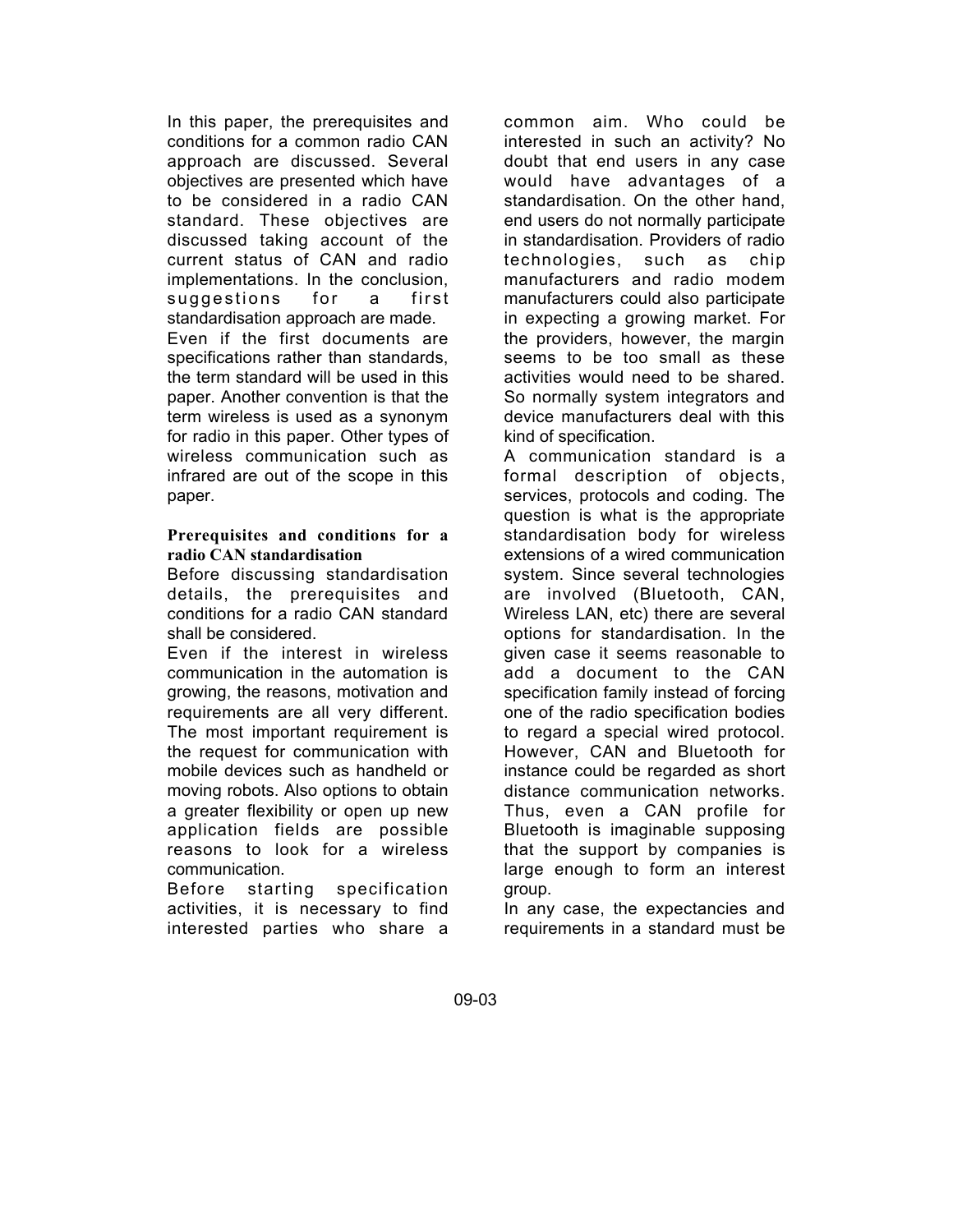formulated in advance. Some objectives for a radio CAN specification are discussed in the following chapter.

### **Objectives of a Specification**

Figure 1 shows a communication architecture which is used to discuss some objectives for a radio based CAN specification.

In principle two kinds of networks are imaginable. On the left side you can see a so called *direct link network* and on the right there are two *base station networks*. The direct link

network is characterised by a direct communication between each wireless station, while in a base station network the communication is relayed via a base station. A direct communication between two stations is not possible. A special case of a direct link network is a point-to-point connection. Of course, two wireless stations residing in one and the same wireless domain (radio cell) must not have a wired connection. Otherwise a doubling of messages would result.



Figure 1: Wireless Communication Architecture

For a direct link network, mainly the link between the wired and the wireless part is to be specified. These link stations can be implemented as a *cut through* or *store and forward* repeater. The same is valid for the link stations in a

base station network. Here needs also to be clarified how to separate the *uplink* and *downlink* transfer. This is possible by different frequency channels, by time slots or by different spread codes in code division multiple access networks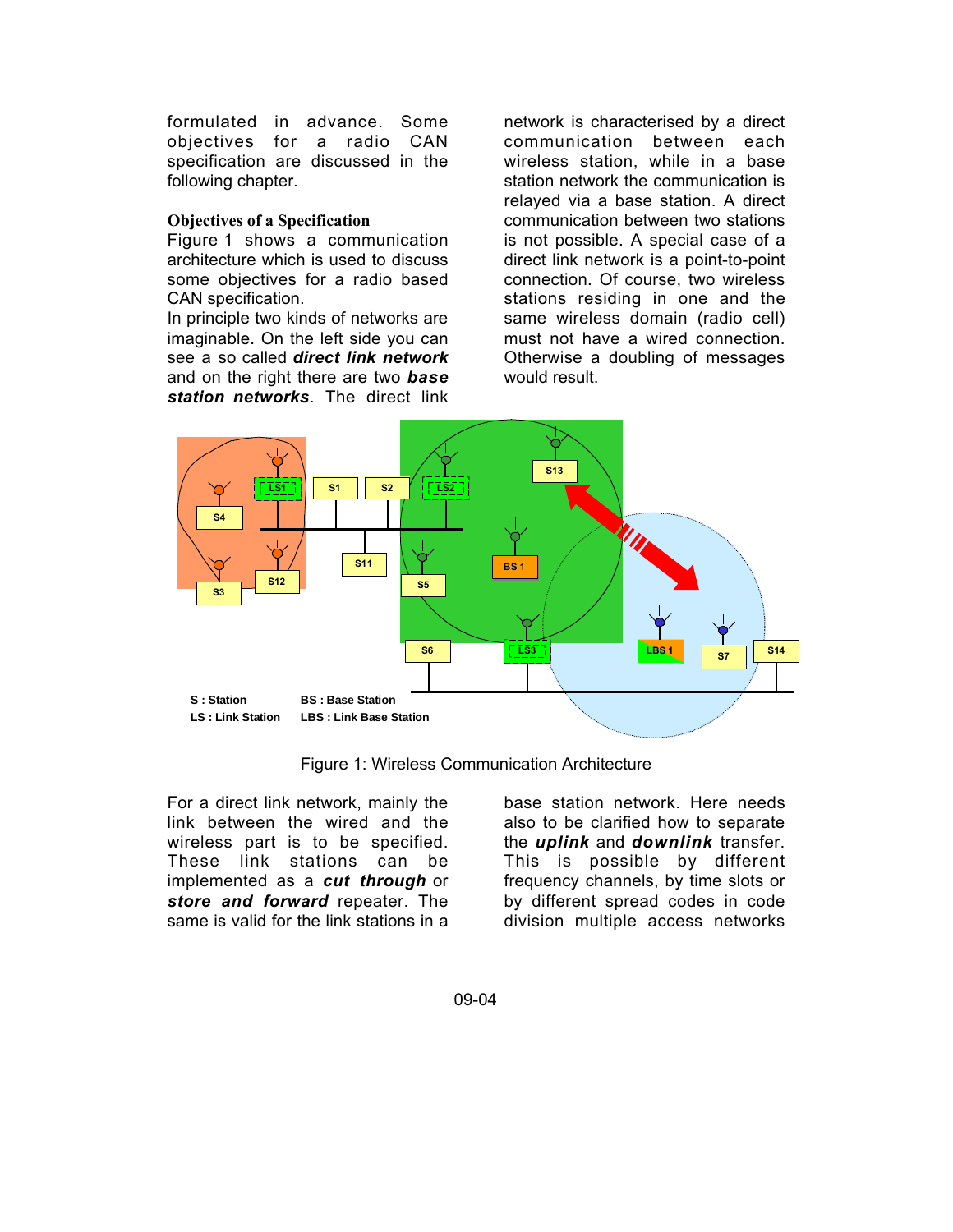(CDMA). Another subject in base station networks is the *mobility* between two radio cells. How does the channel assessment work and how does the channel switching function?

Both network types have advantages and disadvantages which shall not be further discussed in this paper.

At taking a closer look at the communication structure of a CAN device (see Figure 2), the question arises on which *communication layers* can be used in the wireless version of a CAN device. At the very least the Medium Dependent Interface has to be exchanged and the application layer must remain unchanged. The position of the intermediate layer in a link device

(device with wired and wireless interface) depends on this decision. With a new medium (radio), additional devices and parameters are introduced. It has to be decided which *parameters* must be handled by the system management and by the layer management. Examples of these parameters are:

- the physical layer address for remote configuration (e. g. transmission power)
- operation modes
- power thresholds for channel assessment
- channels (frequency, time, code)
- timeouts



Figure 2: Transforming a CAN device into a radio CAN device

09-05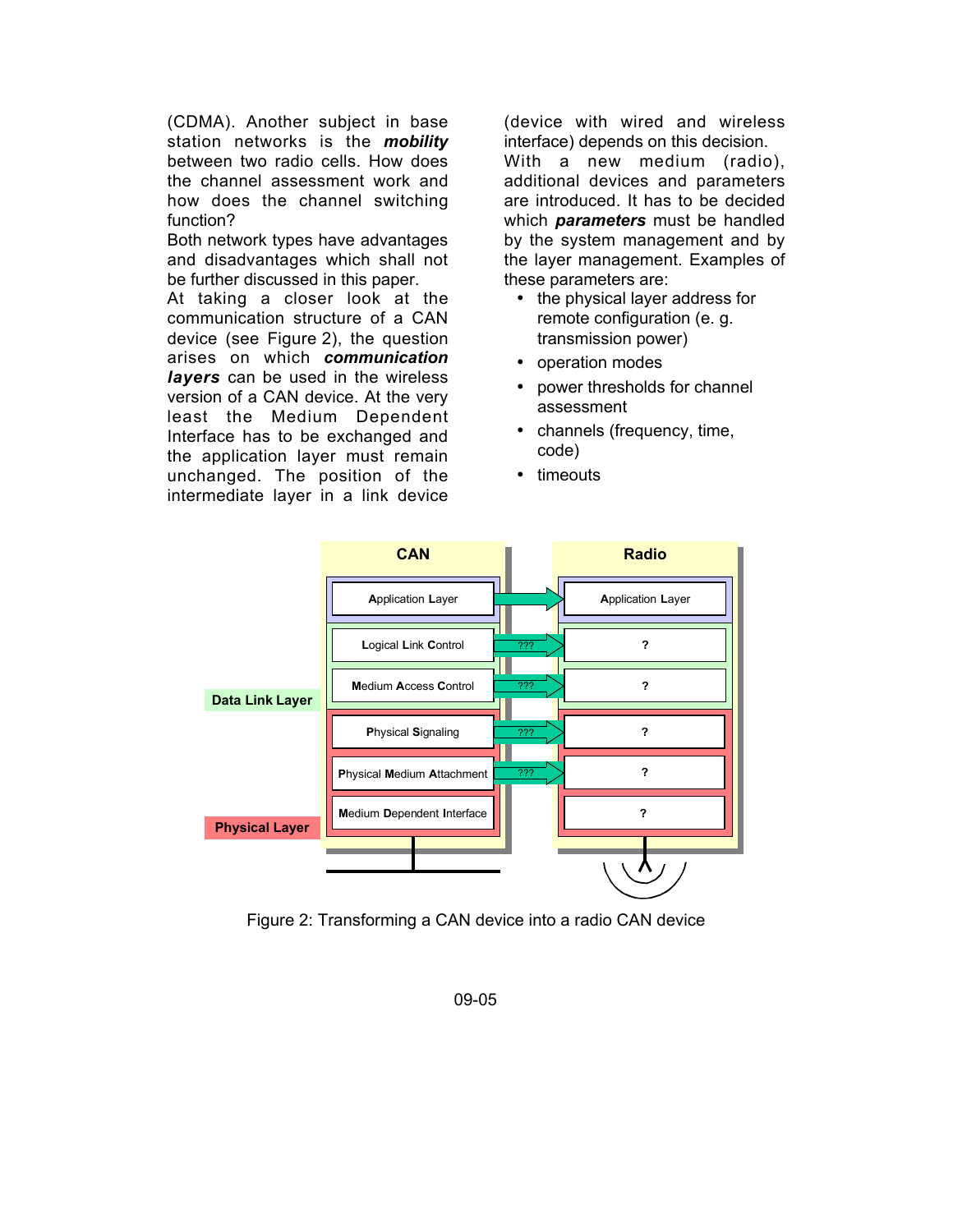Some of the above mentioned decisions depend on a certain radio technology or their implementations. Therefore, Bluetooth offers e. g. only a defined interface to the user, so that there is no degree of freedom concerning the communication layers which can be used or which can not be used. Wireless LAN implementations probably offer more flexibility at this point. Therefore, one of the main decisions in a radio specification for CAN is which *radio technology or technologies* shall be considered by the specification.

The specification has to take into account of the special industrial environmental conditions which differ from the requirements which the radio solutions are normally made for. It has to consider if the

*characteristics of radio solutions* such as data throughput (baud rate, media access mechanism, error handling, channel capacity) and reliability (bit error rate) fit the requirements of the communication in industrial automation. If this is not the case, additional measures must be specified. Which of the listed objectives should be taken into consideration for a radio CAN specification? Some ideas are expressed in the following chapter.

#### **Radio CAN Approaches**

Even if point-to-point connections are sufficient for many applications in industrial automation systems today, the market would grow essentially if the specification would focus on *network architectures*.

This is usually the precondition to implement mobility covering a larger area. Talking about mobility, two options are possible: the intra-cell mobility and the inter-cell mobility. The inter-cell mobility requires a hand-off mechanism to be able to move from one cell to another cell without losing the connection. In the case of CAN, *hand-off mechanisms provided by the radio solutions* should be used.

The question 'which kind of link devices should be considered?' is closely related to the implemented CAN communication layers. This is the reason for this subject being discussed first.

Just by exchanging the CAN Medium Dependent Interface by a radio physical layer would require that this layer supports the CAN medium access control mechanism. The crucial point of the CAN media access control is that it is event driven, resolving collisions by a bit aligned arbitration. Implementing these mechanisms requires the reception of a symbol still during the transmission. This results in three main problems:

- the coding of the recessive and dominant state of a symbol
- the transmission delay between transmitter and receiver
- the simultaneous transmission and reception (near-far problem)

The most critical problem is the last one. The signal attenuation is a significant characteristic of radio communication. A station near the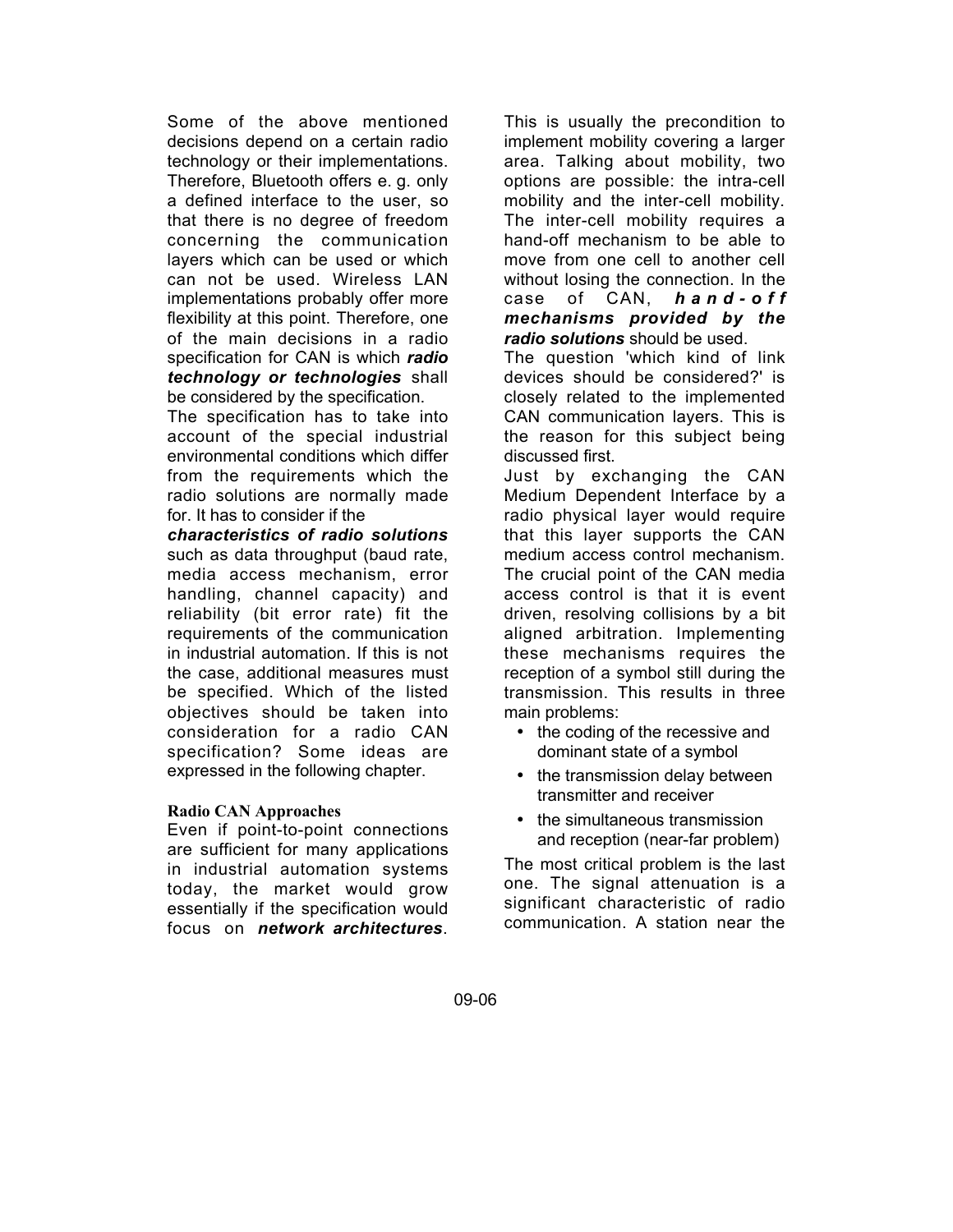transmitter receives a strong signal while a station far away could assume the media free. In networks with a base station (access point). the problem is solved e. g. by protocol measures (media access control) or by transmission power control. These solutions are not suitable for CAN because it is, like all industrial communication networks, a broadcast network. A radio CAN could be considered as an ad-hoc network. In conventional ad-hoc networks, the attenuation can remain disregarded as long as none of the transmitters is located directly beside one of the receivers, which is the case with a discussed CAN solution. Thus, in radio CAN where clear communication relations are missing, it seems impossible just to exchange the physical layer. This means a radio CAN solution also needs another media access control layer.

However, what about Data Encapsulation and Decapsulation, Frame Coding (Stuffing, Destuffing) and Error Detection, Acceptance Filtering, Overload Notification and Recovery Management? These

services could remain unchanged. Since the interface of these services are inside today's CAN chip implementations, this approach is unrealistic for now. However, with the development of application specific integrated circuits (ASICs), it becomes interesting to merge CAN VHDL descriptions with that of radio base band controllers.

In any case, the CAN application layers can be used unchanged. Therefore, an *intermediate layer* is necessary in radio CAN devices which provides interfaces to the CAN controller as well as to the application layer and controls the interface to the chosen radio module. In the link devices, the intermediate layer controls the CAN controller interface as well as the interface of the radio module and optionally provides an interface to the application layer (see Figure 3). This also means that a radio CAN link device is a *store and forward repeater*. Firstly, the entire CAN Object (including Identifier, Frame Length Code ect.) is received (and stored) completely before it is transmitted via the other media.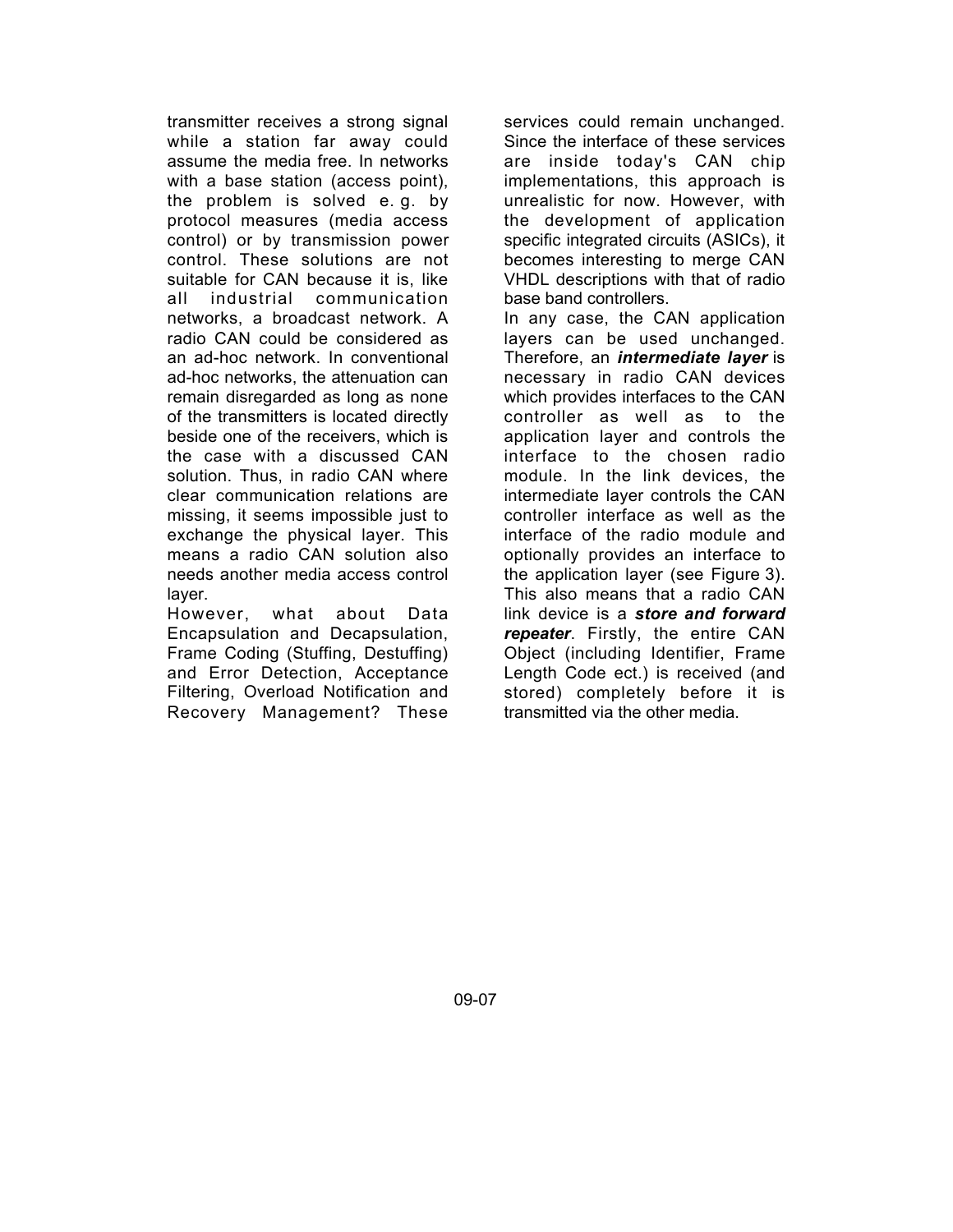

Figure 3: Radio CAN link device

In this case, the question arises if each CAN object can be transmitted immediately, contained in a wireless protocol data unit. Due to the required synchronisation of the radio receivers, the overhead of such a transmission can easily be as long as the data field. That is why the effort and consequences of a packed data transfer (3 or more CAN objects with one radio transmission) should be investigated. This will be especially interesting if wireless data rates of more than 5MBit/s are used. In contrast to a link device, a base station could be a cut through repeater, because in this device the CAN objects are only data without a

special (CAN) meaning. It depends on the used radio solution whether it is a cut through repeater or not.

Concerning the *radio technology,* there is *no favourite solution* depending on the CAN architecture. Moreover the application field determines the requirements in the radio solution. Investigations were made to assess radio solution regarding the special requirements of communication in industrial automation (/4/, /5/). Most probably *solutions using the ISM Band* such as Bluetooth or Wireless LAN or Wireless LAN based solutions will be used for industrial radio communication as long as no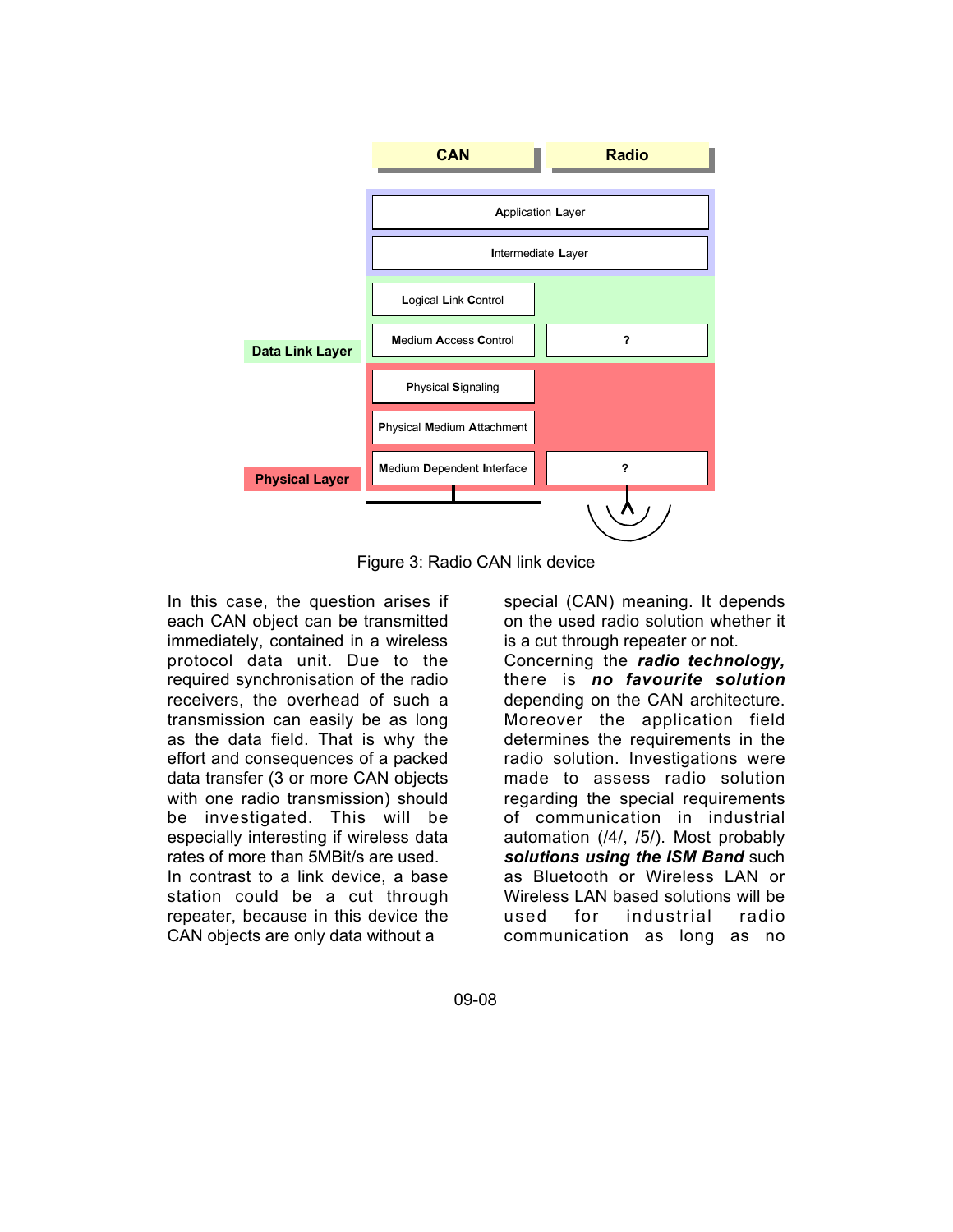frequency band is reserved exclusively for industrial automation. Comparable with the CAN implementations, most of the radio solutions are so highly integrated that it is difficult to find an implementation which properly fits to a good communication architecture. In contrast to CAN where a certain saturation in controller implementation is reached, the stage is still open for radio controller implementations. This means it is still a field of further investigations and developments.

Subjects of further investigation are the additional required *parameters and services* contained in the *layer and network management*. A common model of a system management is described in /6/. However, additional work has to be done to specify in detail the management extensions necessary because of the radio transmission. It would be a challenge to specify a common layer and network management extension independent of the wired or wireless systems. First experiences are available (/4/, /7/) which have to be analysed together with other solutions in order to obtain an appropriate solution.

Furthermore, experiences are necessary concerning the use of radio solutions in industrial environments. Here we have not spoken about the robustness (according to German classification IP65) or availability of radio devices (10 years and more of support), but in particular the *propagation*

*conditions* which are different to that of offices or homes. Results of these investigations will of course influence the specification work in terms of improvement of the timing behaviour and improvement of the reliability compared to the original radio solution. However, even if the improvements are implemented, the application layer deals with two different medium with a different Quality of Service. This has also to be taken into consideration in the specification.

A first approach to a radio CAN specification could be the definition of the interfaces and the behaviour of an intermediate layer located beneath a CAN application layer. Concerning the radio part, a generic interface should be aimed considering available solutions such as Bluetooth, HIPERLAN 2 and IEEE 802.11b. System and layer management services must be taken into account.

# **Conclusions**

There is a growing interest in wireless access to Controller Area Networks. To avoid a wide variety of proprietary implementations, a standardisation of a radio CAN solution is required even if the market potential is not yet available to force comprehensive changes in CAN or radio implementations. A realistic specification today can not deal with poor physical layer replacement. Nevertheless, the already available experiences can be focused and the field can